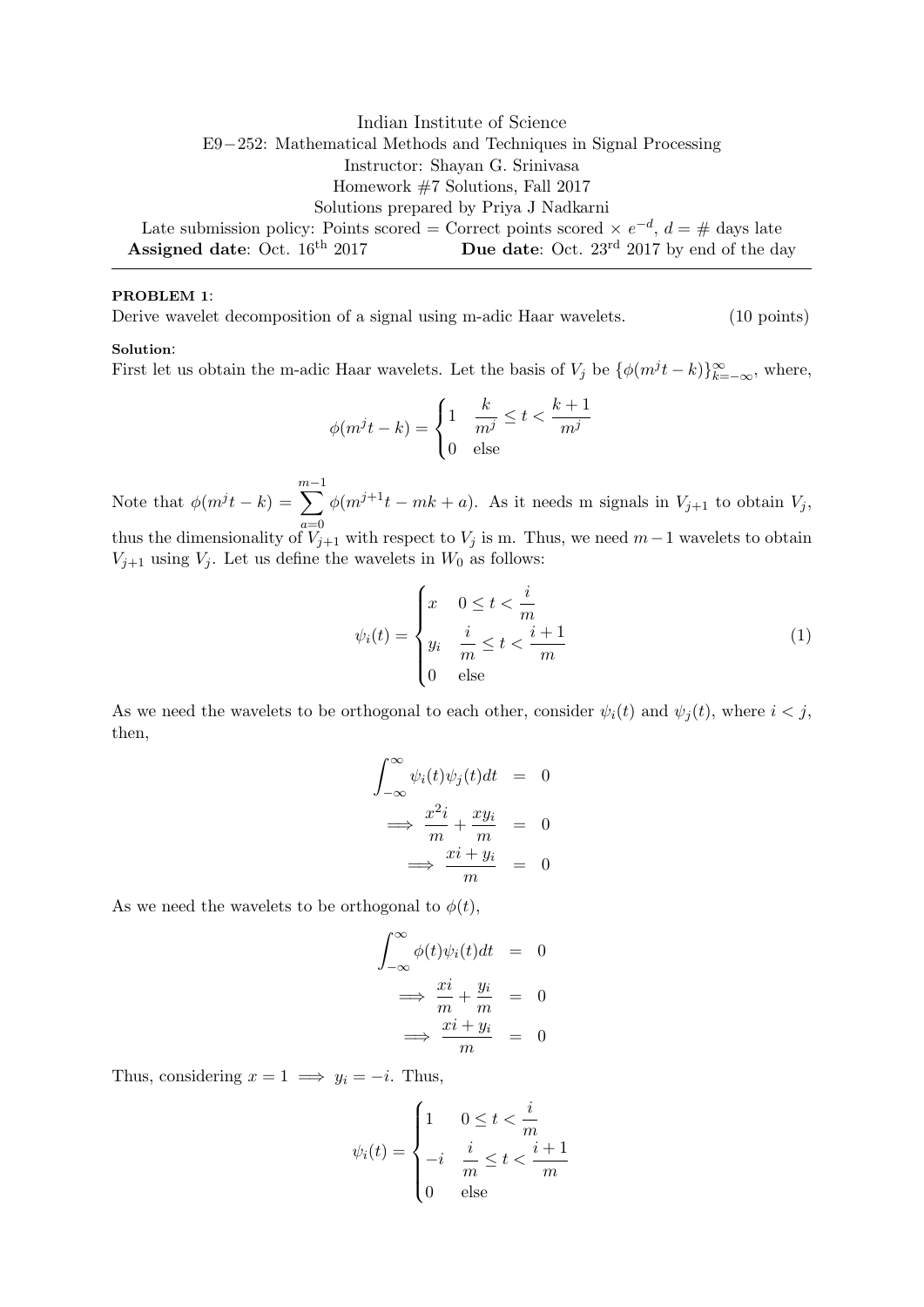These form the basis of the wavelet space  $W_0$ . Note that  $|\psi_j(t)|^2 = \int_{-\infty}^{\infty}$  $-\infty$  $\psi_j^2(t)dt = \frac{j(j+1)}{m}$  $\frac{1}{m}$ . Let us denote this by  $\alpha_j^2$ . As  $\phi(t)$  and  $\{\psi_j(t)\}_{j=1}^{m-1}$  are orthogonal and lie in  $V_1$ , they form a basis for  $V_1$  as it has dimension of m. Thus, we can represent  $\phi(mt)$  as follows:

$$
\phi(mt) = a_0 \phi(t) + \sum_{i=1}^{m-1} a_i \psi_i(t).
$$

where the coefficients are obtained as follows:

$$
a_0 = \langle \phi(mt), \phi(t) \rangle
$$
  
\n
$$
a_i = \frac{1}{\alpha_i} \langle \phi(mt), \psi_i(t) \rangle
$$

In general,

$$
\langle \phi(mt - j), \psi_i(t) \rangle = \begin{cases} \frac{1}{m} & j < i \\ \frac{-i}{m} & j = i \\ 0 & j > i \end{cases}
$$

Thus,  $a_i = \frac{1}{\sqrt{2}}$  $\frac{1}{m\alpha_i}$  As we have obtained  $V_1$  from  $V_0$  and  $W_0$ , we can similarly obtain the higher resolution subspaces and obtain a wavelet decomposition.

**Generalization:** The wavelets in  $W_j$  are given by,

$$
\psi_i(m^jt) = \begin{cases} 1 & 0 \le t < \frac{i}{m^{j+1}} \\ -i & \frac{i}{m^{j+1}} \le t < \frac{i+1}{m^{j+1}} \\ 0 & \text{else} \end{cases}
$$

Note that  $|\psi_j(t)|^2 = \int_{-\infty}^{\infty}$  $-\infty$  $\psi_j^2(t)dt = \frac{j(j+1)}{m^j}$  $\frac{m^j}{m^j}$ . Let us denote this by  $\alpha_j^2$ . As  $\phi(m^j t)$  and  $\{\psi_k(m^jt)\}_{k=1}^{m-1}$  are orthogonal and lie in  $V_{j+1}$ , they form a basis for it as it has dimension of m. Thus, we can represent  $\phi(m^{j+1}t)$  as follows:

$$
\phi(m^{j+1}t) = a_0 \phi(m^j t) + \sum_{i=1}^{m-1} a_i \psi_i(m^j t).
$$

where the coefficients are obtained as follows:

$$
a_0 = \frac{1}{m^j}
$$
  

$$
a_i = \frac{1}{m^j \alpha_i}
$$

# PROBLEM 2:

Let  $W_j$  be the space of all functions with basis  $\psi(2^j t - k)$  where  $k \in \mathbb{Z}$ . Prove  $V_{j+1} = V_j \oplus W_j$ . (5 points)

### Solution:

Any element in  $V_{j+1}$  is given by:

$$
f(t) = \sum_{l = -\infty}^{\infty} a_l \phi(2^{j+1}t - l)
$$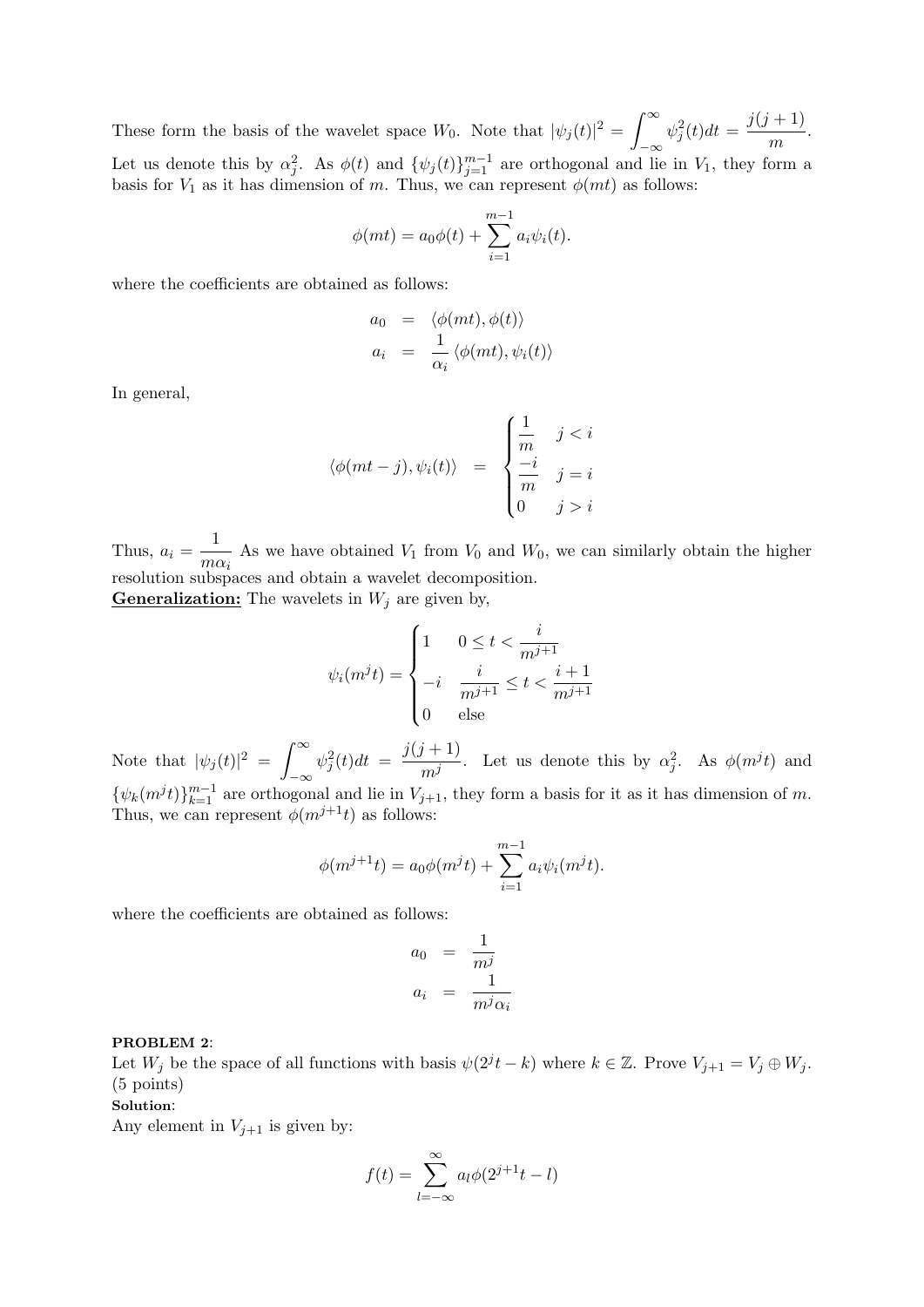The basis function is given by:

$$
\phi(2^{j+1}t - k) = \begin{cases} 1 & \frac{k}{2^{j+1}} \le t < \frac{k+1}{2^{j+1}} \\ 0 & \text{else} \end{cases}
$$

Let us consider the basis functions  $\phi(2^{j}t - k)$  and  $\psi(2^{j}t - k)$  of  $V_j$  and  $W_j$  respectively, then,

$$
\phi(2^{j}t - k) = \begin{cases} 1 & \frac{k}{2^{j}} \leq t < \frac{k+1}{2^{j}} \\ 0 & \text{else} \end{cases}
$$

$$
\psi(2^{j}t - k) = \begin{cases} 1 & \frac{k}{2^{j}} \leq t < \frac{k}{2^{j}} + \frac{1}{2^{j+1}} \\ -1 & \frac{k}{2^{j}} + \frac{1}{2^{j+1}} \leq t < \frac{k+1}{2^{j+1}} \\ 0 & \text{else} \end{cases}
$$

Thus, if  $l$  is odd,

$$
\phi(2^{j+1} - l) = \frac{\phi(2^{j}t - \frac{l-1}{2}) - \psi(2^{j}t - \frac{l-1}{2})}{2}
$$

Thus, if  $l$  is even,

$$
\phi(2^{j+1} - l) = \frac{\phi(2^{j}t - \frac{l}{2}) + \psi(2^{j}t - \frac{l}{2})}{2}
$$

Thus,

$$
f(t) = \sum_{l=-\infty}^{\infty} a_l \phi(2^{j+1}t - l) = \sum_{l=-\infty}^{\infty} a_{2l} (\phi(2^{j}t - l) + (\psi(2^{j}t - l)) + \sum_{l=-\infty}^{\infty} a_{2l+1} (\phi(2^{j}t - l) - (\psi(2^{j}t - l))
$$
  
= 
$$
\sum_{l=-\infty}^{\infty} (a_{2l} + a_{2l+1}) \phi(2^{j}t - l) + (a_{2l} - a_{2l+1} \psi(2^{j}t - l))
$$

Thus, every signal can be expressed in basis of  $V_j$  and  $\psi_j$  which are orthogonal to each other. Thus, the direct sum of the two spaces add upto  $V_{j+1}$ .

### PROBLEM 3:

Obtain the Haar wavelet decomposition for the signal  $f(t)$  using the Haar basis. Indicate the signal dimension at each subspace. Sketch the waveforms explicitly at each subspace. Obtain the reconstructed signal in functional form after nulling out any spike of  $(1/8)^{\text{th}}$  unit of time. Analyze using Fourier Transform. How much of energy is lost in the recovered signal?(10 points)

$$
f(t) = \begin{cases} 3 & 0 \le t < \frac{1}{4} \\ -1 & \frac{1}{4} \le t < \frac{3}{8} \\ 2 & \frac{3}{8} \le t < \frac{5}{8} \\ 0 & \frac{5}{8} \le t < 1 \end{cases}
$$

Solution:

The maximum resolution of the function is  $\left(\frac{1}{2}\right)$ 8  $\int_{0}^{\text{th}}$  unit of time. The function can be written